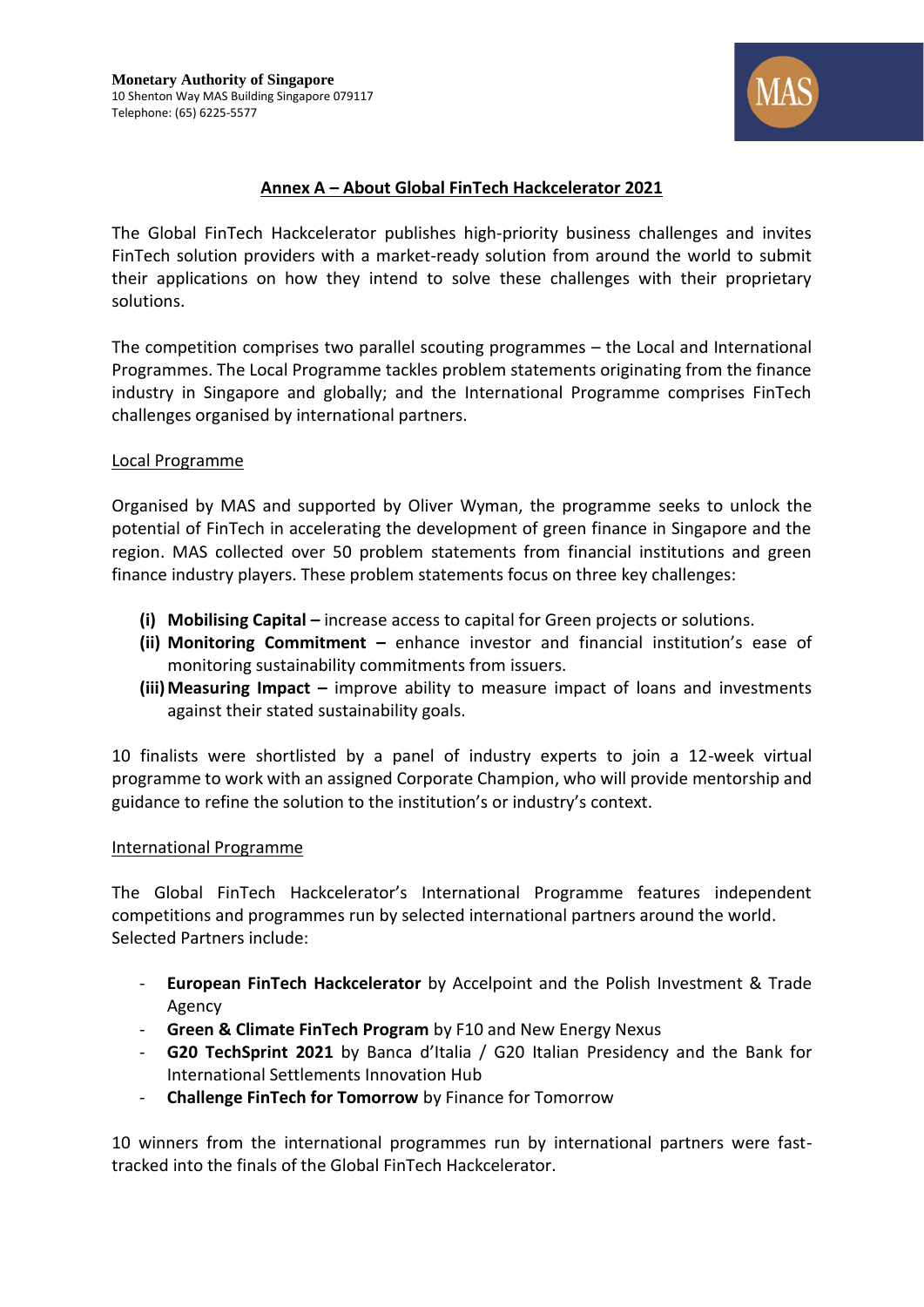

#### Rewards for Finalists and Winners

All 20 finalists from the Local and International Programmes will receive a S\$20,000 cash stipend, and be invited to a dedicated Deal Fridays networking session in November to meet with potential investors.<sup>1</sup> They will also be eligible for a fast-tracked application for MAS' Financial Sector Technology and Innovation (FSTI) Proof-of-Concept grant (up to S\$200,000). The finalists will present their solutions during the Global FinTech Hackcelerator Demo Day to an esteemed panel of judges and the top three winners will receive S\$50,000 each in prize money.

| <b>Name</b>         | <b>Title</b>                             | <b>Organisation</b>            |
|---------------------|------------------------------------------|--------------------------------|
| Peter Murray        | Head of Financial Services, ASEAN        | <b>Amazon Web Services</b>     |
| Walter de Oude      | Founder and Deputy Chairman,             | <b>Aviva Singlife Holdings</b> |
|                     | SingLife                                 | Pte Ltd                        |
| <b>Bidyut Dumra</b> | Executive Director & Head of             | <b>DBS</b>                     |
|                     | Innovation                               |                                |
| <b>Winnie Tan</b>   | Senior Vice President of Sustainability  | <b>Great Eastern Holdings</b>  |
| Dr. Darian McBain   | <b>Chief Sustainability Officer</b>      | Monetary Authority of          |
|                     |                                          | Singapore                      |
| <b>Ben Balzer</b>   | Partner and Head of Private Capital,     | Oliver Wyman                   |
|                     | <b>APAC</b>                              |                                |
| Chia Tek Yew        | Chairman, Sustainability Committee       | Singapore FinTech              |
|                     |                                          | Association                    |
| Gautam Mukharya     | Chief Risk Officer, HSBC Singapore       | The Hongkong and               |
|                     |                                          | Shanghai Banking               |
|                     |                                          | <b>Corporation Limited</b>     |
|                     |                                          | (HSBC)                         |
| Valerie Lau, CFA    | Head of Southeast Asia and Singapore,    | UBS AG, Singapore              |
|                     | <b>APAC Sustainable Finance Office</b>   |                                |
| Lim Jin Huei Eric   | Chief Sustainability Officer and Head of | United Overseas Bank           |
|                     | <b>Group Finance</b>                     | Limited                        |

Demo Day Industry Panel for the Selection of Winning Solutions

 $1$  Deal Fridays are curated deal-making sessions for facilitating investment into start-ups. They are held once a month on Fridays from March to December 2021. The 20 finalists of the Global FinTech Hackcelerator will have a dedicated Deal Fridays session on 22 October 2021 for them to network and pitch to investors.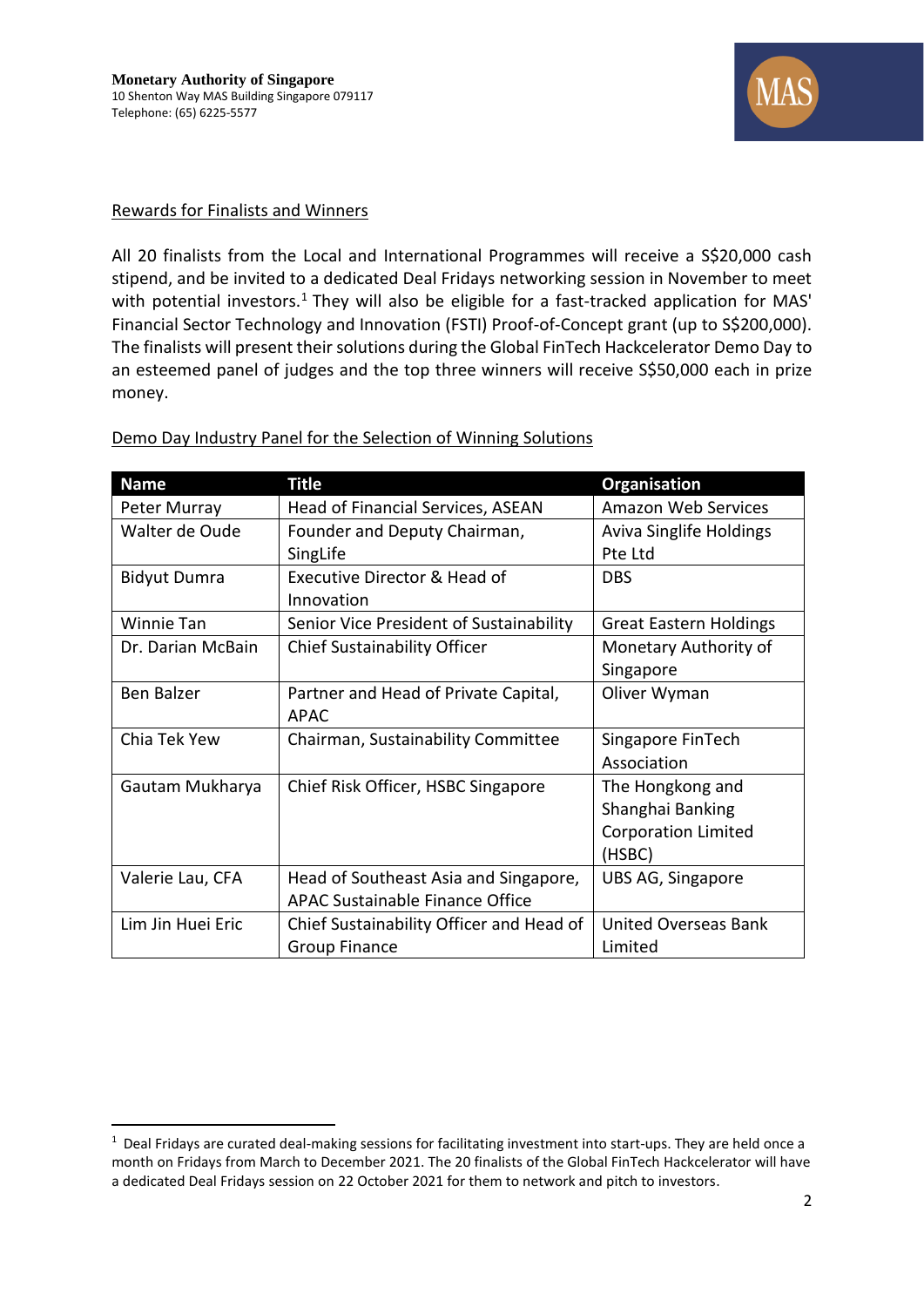

#### **Global FinTech Hackcelerator Finalists**

| Programme<br>(Local/<br>International) | Company<br>Name                                          | Description of Company and Solution                                                                                                                                                                                                                                                                                                                                                                                                                                                                                                                                                                                                                                                                                                                                                                                                                                                                                                                                                                                                                                                                                                                                 |
|----------------------------------------|----------------------------------------------------------|---------------------------------------------------------------------------------------------------------------------------------------------------------------------------------------------------------------------------------------------------------------------------------------------------------------------------------------------------------------------------------------------------------------------------------------------------------------------------------------------------------------------------------------------------------------------------------------------------------------------------------------------------------------------------------------------------------------------------------------------------------------------------------------------------------------------------------------------------------------------------------------------------------------------------------------------------------------------------------------------------------------------------------------------------------------------------------------------------------------------------------------------------------------------|
| Local                                  | <b>Descartes</b><br><b>Insurance Asia</b><br>Pte. Ltd    | Unlike traditional insurance which relies on lengthy<br>loss adjustment procedures and restrictive cover,<br>Descartes' parametric insurance products pay out<br>when a predefined event (i.e., flood, cyclone,<br>earthquake, lack of wind or solar energy etc.) occurs as<br>measured by a specified parameter or index (rainfall,<br>wind speed, peak ground acceleration, solar radiation<br>etc.). The indemnity is defined upfront, so the cover is<br>wider and more transparent than traditional insurance,<br>and claims can be paid in only a few days. Their solution<br>is based on artificial intelligence and neural network<br>models, developed by their in-house data science<br>team. Descartes handles petaoctets of data (~10^6<br>time more than a traditional insurer), derived from<br>satellite imagery, IoT, radars and sensors. The data is<br>sourced from partners such as NASA, JAXA, ESA,<br>weather agencies (ECMWF, USGS), or IoT providers<br>(Understory, Hailios).                                                                                                                                                               |
| Local                                  | Alter <sub>5</sub><br>Financial<br>Technologies,<br>S.L. | Alter5 is a digital and financial platform for institutional<br>investors to invest in sustainable alternative assets.<br>Through a standardised green bond issuance platform<br>and a digitised process, institutional investors can<br>assess, invest, monitor and trade. The platform<br>provides ample flexibility to build tailored portfolios<br>according to the investor's risk-return<br>profile,<br>investment values and strategy. Alter5 has defined a<br>gradual approach to sustainable alternative assets<br>starting with renewable energy assets. Alter5's<br>financial products are supported by their technology<br>backbone A5 Green Connect, building the digital<br>infrastructure to transform investments in sustainable<br>alternative assets with four key technology modules: 1)<br>Asset Origination Engine, 2) Risk Assessment and<br>Financial Structuring, 3) Green Investment Portal and<br>4) Alter5 Marketplace. Alter5 is also launching the<br>Green Investment Protocol, a blockchain-based<br>solution<br>bring<br>efficiency<br>to<br>and<br>gradual<br>decentralisation<br>sustainable<br>alternative<br>to<br>investments. |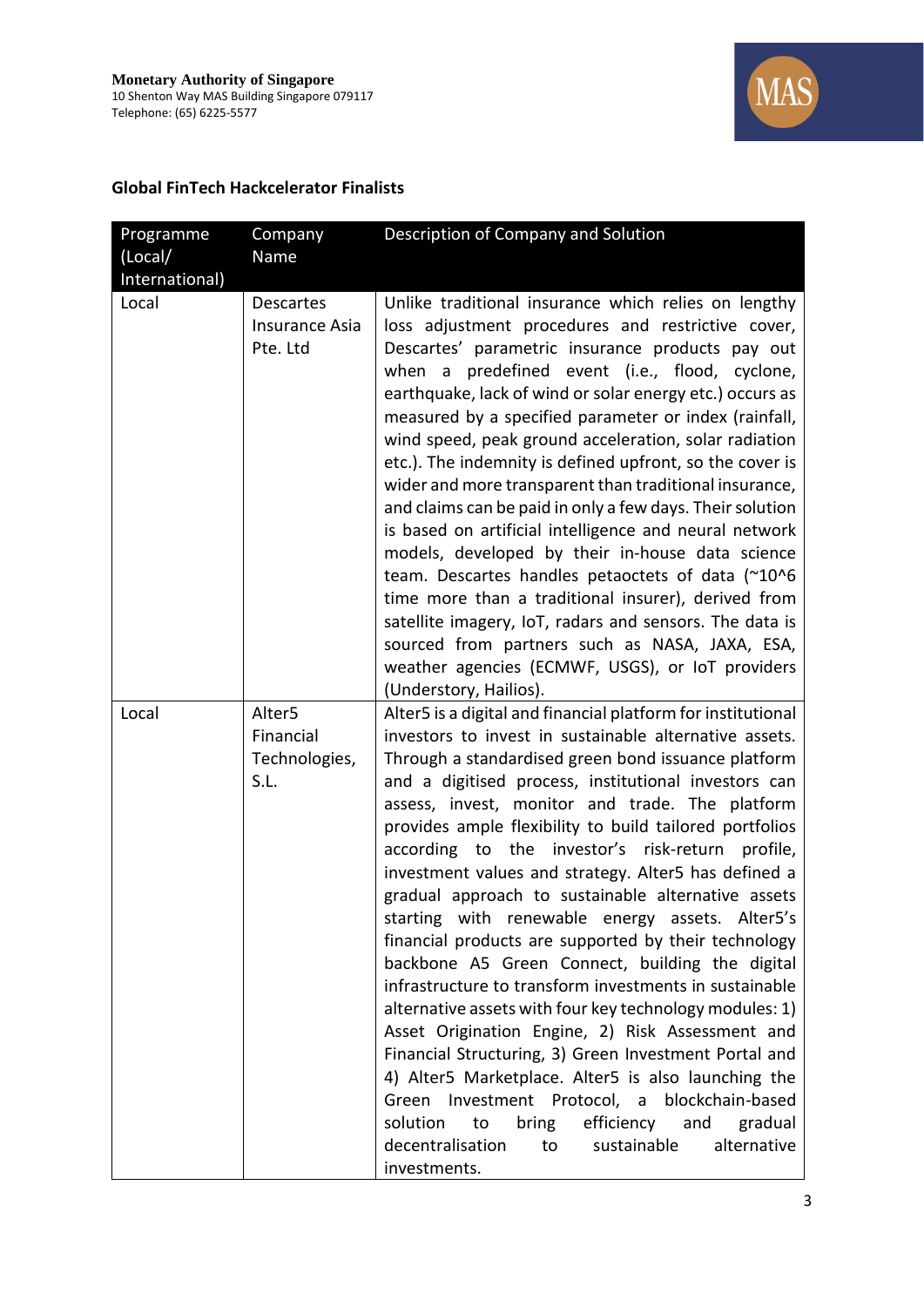

| Local | RootAnt               | RootAnt Global & Global Initiatives have joined hands                                                       |
|-------|-----------------------|-------------------------------------------------------------------------------------------------------------|
|       | <b>Global Pte Ltd</b> | to incorporate sustainability elements onto a digital                                                       |
|       |                       | platform (BANCO by RootAnt) that helps SMEs                                                                 |
|       | Global                | suppliers in the value chain become more sustainable,                                                       |
|       | Initiatives           | enhance creditworthiness and therefore raise green                                                          |
|       | Communicatio          | financing. BANCO digitises supply chain commerce                                                            |
|       | ns Pte Ltd            | which results in an Irrevocable Payment Undertaking                                                         |
|       |                       | (IPU) from the buyer (usually a large corporate) to the                                                     |
|       |                       | seller. It also assesses the sustainability preparedness                                                    |
|       |                       | of each supplier, using a framework designed for                                                            |
|       |                       | smaller companies based on peer comparison within                                                           |
|       |                       | each sector. Each respondent receives a score (the                                                          |
|       |                       | Singapore Sustainability Index) along with a gap                                                            |
|       |                       | analysis which identifies an improvement plan. Banks                                                        |
|       |                       | can leverage on the IPU, sustainability score and the                                                       |
|       |                       | action plan to start offering green financing to the                                                        |
|       |                       | SMEs on the platform itself.                                                                                |
| Local | Net Purpose           | Net Purpose is the world's first data provider for a new                                                    |
|       | Ltd                   | generation of investors that are investing not just for                                                     |
|       |                       | profit but also for purpose. Net Purpose aggregates,                                                        |
|       |                       | cleans, and standardises quantitative data on the social                                                    |
|       |                       | and environmental performance of the world's largest                                                        |
|       |                       | listed companies, covering more themes than any ESG                                                         |
|       |                       | data provider, and measuring outcomes that track                                                            |
|       |                       | direct contribution to the Sustainable Development                                                          |
|       |                       | Goals. Their mission is to make impact measurement<br>accessible to one million investment professionals by |
|       |                       | 2025 to accelerate progress towards global goals.                                                           |
| Local | MioTech               | MioTech's ESG data platform Advanced Market                                                                 |
|       |                       | Intelligence (AMI) facilitates sustainable investing and                                                    |
|       |                       | ESG portfolio strategies by allowing users to evaluate                                                      |
|       |                       | companies' performance based on ESG factors in a                                                            |
|       |                       | comprehensive, user-friendly format. AMI provides full                                                      |
|       |                       | coverage of over 1 million private and public Chinese                                                       |
|       |                       | companies and its datasets cover massive amounts of                                                         |
|       |                       | public and alternative sources to capture real time ESG                                                     |
|       |                       | performances. Additionally, it contains over 700 ESG                                                        |
|       |                       | data points and integrates relationship mapping of                                                          |
|       |                       | supply chain networks. Thus, investors and retail                                                           |
|       |                       | consumers may access AMI, its ratings, and expansive                                                        |
|       |                       | datasets to add, divest, or optimise assets in their                                                        |
|       |                       | portfolios, as well as to analyse companies across                                                          |
|       |                       | sectors and geographies. Users may also leverage the                                                        |
|       |                       | tracking tools and risk monitor functions for risk                                                          |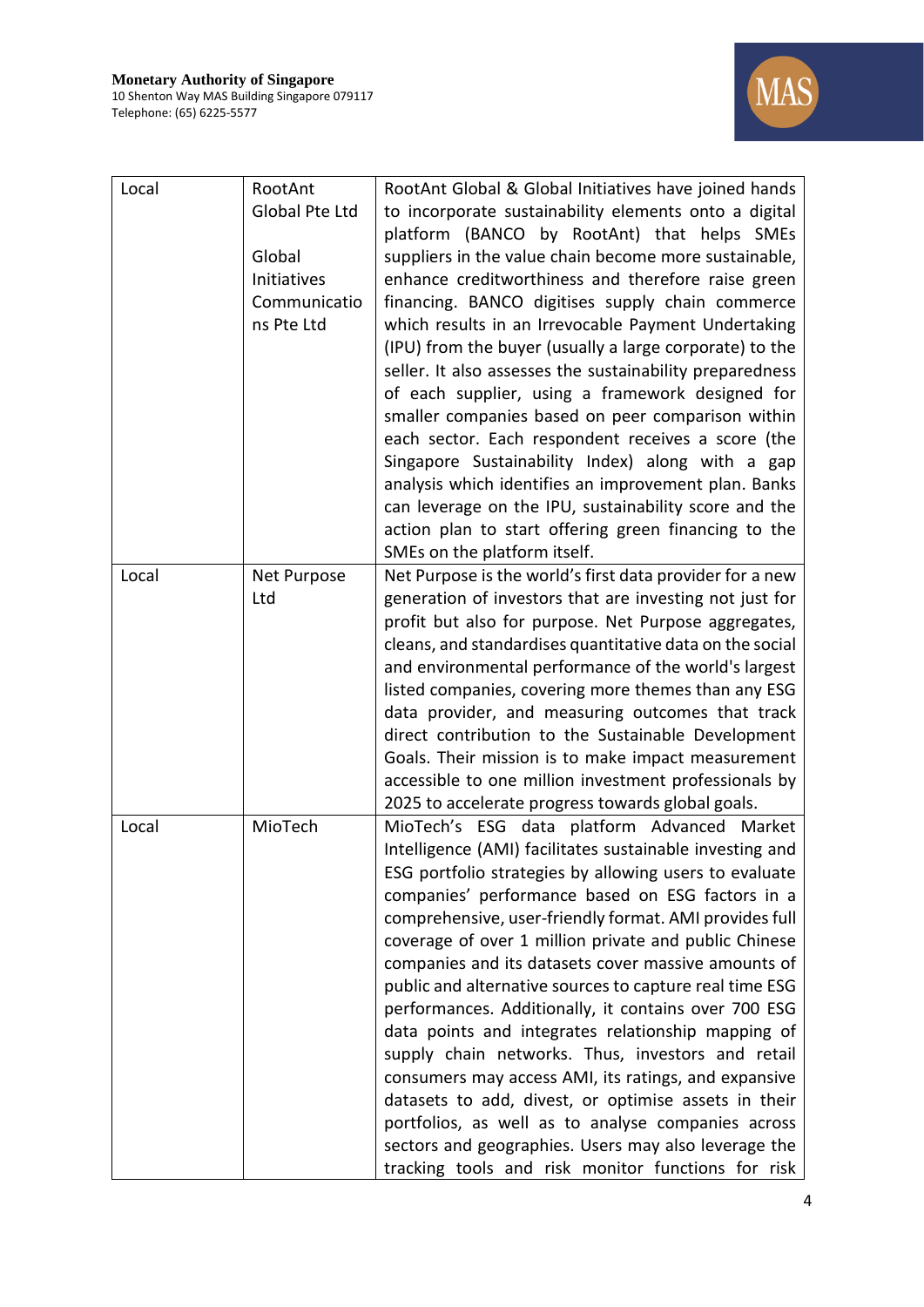

|       |                                                 | management. On a regulatory compliance standpoint,<br>AMI allows for comparison and checking of alignment<br>with international standards (e.g., TCFD, SDG's, UNGC,<br>GRI).                                                                                                                                                                                                                                                                                                                                                                                                                                                                                                                                                                                                                                                                                                                                                                                                                                                                                                                                                                                                                     |
|-------|-------------------------------------------------|--------------------------------------------------------------------------------------------------------------------------------------------------------------------------------------------------------------------------------------------------------------------------------------------------------------------------------------------------------------------------------------------------------------------------------------------------------------------------------------------------------------------------------------------------------------------------------------------------------------------------------------------------------------------------------------------------------------------------------------------------------------------------------------------------------------------------------------------------------------------------------------------------------------------------------------------------------------------------------------------------------------------------------------------------------------------------------------------------------------------------------------------------------------------------------------------------|
| Local | <b>Nexus Frontier</b><br>Tech (Asia) Pte<br>Ltd | Due to varying and inconsistent ESG reporting and<br>investing frameworks, it is a highly time- and effort-<br>intensive process for investors to analyse and<br>benchmark ESG data across companies, regions, and<br>industries. With Nexus' Intelligent ESG Solution,<br>investors can leverage AI technologies to automatically<br>and visualise<br>read, organise<br>ESG<br>data<br>from<br>sustainability reports, mapping them into each<br>investor's unique frameworks and focus areas.<br>Complete with a data management centre for both<br>external and internal data, investors can systematically<br>build their own centralised ESG database on portfolio<br>companies and take more impactful investing decisions<br>and actions over time.                                                                                                                                                                                                                                                                                                                                                                                                                                       |
| Local | CredQuant<br>Solutions Pte.<br>Ltd.             | CredQuant is a sustainable investment research and<br>risk analytics platform that leverages AI to digitally<br>transform the way capital market participants<br>financial<br>comprehend<br>information<br>make<br>and<br>investment decisions. CredQuant leverages data and<br>machine intelligence to develop global and regional<br>industry benchmarks, ESG ratings and ESG controversy<br>alerts. Their model driven approach performs real-time<br>risk assessment of financial disclosures, sustainability<br>disclosures, news flows, macroeconomics, industry<br>trends and market sentiment. CredQuant empowers<br>investment managers, wealth managers, banks,<br>insurers and risk managers to improve efficiencies,<br>reduce risk, enhance returns and optimise their<br>research spend while accessing the widest range of<br>research coverage for available Asian, European and<br>US markets. CredQuant also helps large corporations<br>and MSMEs in performing their ESG rating self-<br>assessment and offer improvement recommendations<br>to enable them to improve investor relations, reduce<br>cost of funding and be eligible for sustainability-linked<br>financing. |
| Local | Banyan<br>Infrastructure<br>Corporation         | Banyan is a loan and risk management platform for<br>banks that originate, service, and securitise renewable<br>energy loans. Banyan digitises the entire project<br>finance and risk management workflows over the life                                                                                                                                                                                                                                                                                                                                                                                                                                                                                                                                                                                                                                                                                                                                                                                                                                                                                                                                                                         |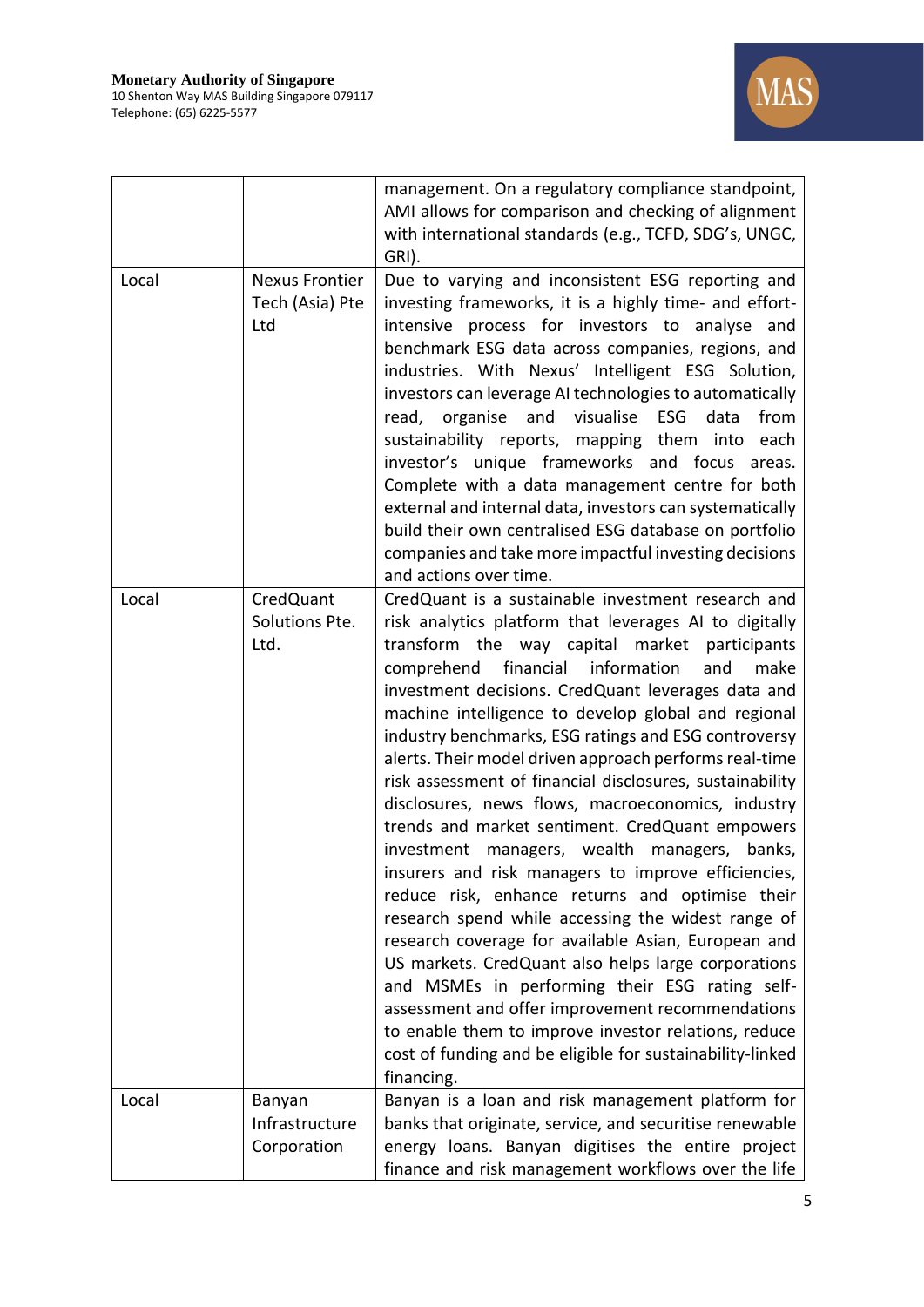

|               |                    | of the renewable energy project. The platform<br>automates and standardise the way data is captured,<br>analysed, and validated across millions of different<br>counterparties and disparate systems. It also embeds<br>ESG metrics into the underwriting process and<br>continually monitor ESG performance and compliance<br>over the life of the project. This creates a single source<br>of truth that is easily shared with the broader capital<br>market ecosystem. Using Banyan, banks can continue<br>to rely on their rigorous credit underwriting and risk<br>management procedures, but now efficiently manage<br>thousands of loans using a digital platform. Banks can<br>now cost-effectively underwrite a larger volume of<br>distributed renewable energy loans and seamlessly<br>package them into Green Bonds and other attractive<br>secondary offerings. |
|---------------|--------------------|------------------------------------------------------------------------------------------------------------------------------------------------------------------------------------------------------------------------------------------------------------------------------------------------------------------------------------------------------------------------------------------------------------------------------------------------------------------------------------------------------------------------------------------------------------------------------------------------------------------------------------------------------------------------------------------------------------------------------------------------------------------------------------------------------------------------------------------------------------------------------|
| Local         | <b>Evercity UG</b> | The Evercity Platform automates the issuance and                                                                                                                                                                                                                                                                                                                                                                                                                                                                                                                                                                                                                                                                                                                                                                                                                             |
|               | (haftungsbesc      | monitoring of sustainable finance instruments such as                                                                                                                                                                                                                                                                                                                                                                                                                                                                                                                                                                                                                                                                                                                                                                                                                        |
|               | hränkt)            | green/sustainability-linked bonds and carbon credits.<br>The whole lifecycle of a sustainable finance instrument<br>managed through Evercity's<br>software.<br>All<br>is<br>stakeholders are united by a single workflow that<br>simplifies and cuts costs for structuring (eligibility<br>framework<br>creation),<br>screening<br>and<br>issuance,<br>and reporting. The platform<br>monitoring,<br>uses<br>blockchain<br>brings<br>because<br>it<br>unprecedented<br>accountability of impact outcomes and serves as a<br>golden source of truth for all participants of a<br>sustainable finance lifecycle.                                                                                                                                                                                                                                                               |
| Local         | YOUKI GmbH         | WATTIFY by YOUKI is an open energy<br>asset-<br>tokenisation platform for crowd-investments which<br>will transform the way impact investments are handled<br>today. It will allow anybody to invest in promising<br>renewable energy projects of various lengths and<br>development stages. With WATTIFY, it will be easy to<br>make and hold control of investments while being able<br>to track the environmental impact (CO2 savings). It<br>tokenises renewable energy assets, facilitates the<br>onboarding of investors in a manner conforming to all<br>regulations, and matches investors with appropriate<br>investment opportunities.                                                                                                                                                                                                                             |
| International | SkyBlu Al          | SkyBlu created a technology that takes a digital<br>elevation model and satellite imagery to simulate the<br>flow of water after heavy rainfall. As a result, it points                                                                                                                                                                                                                                                                                                                                                                                                                                                                                                                                                                                                                                                                                                      |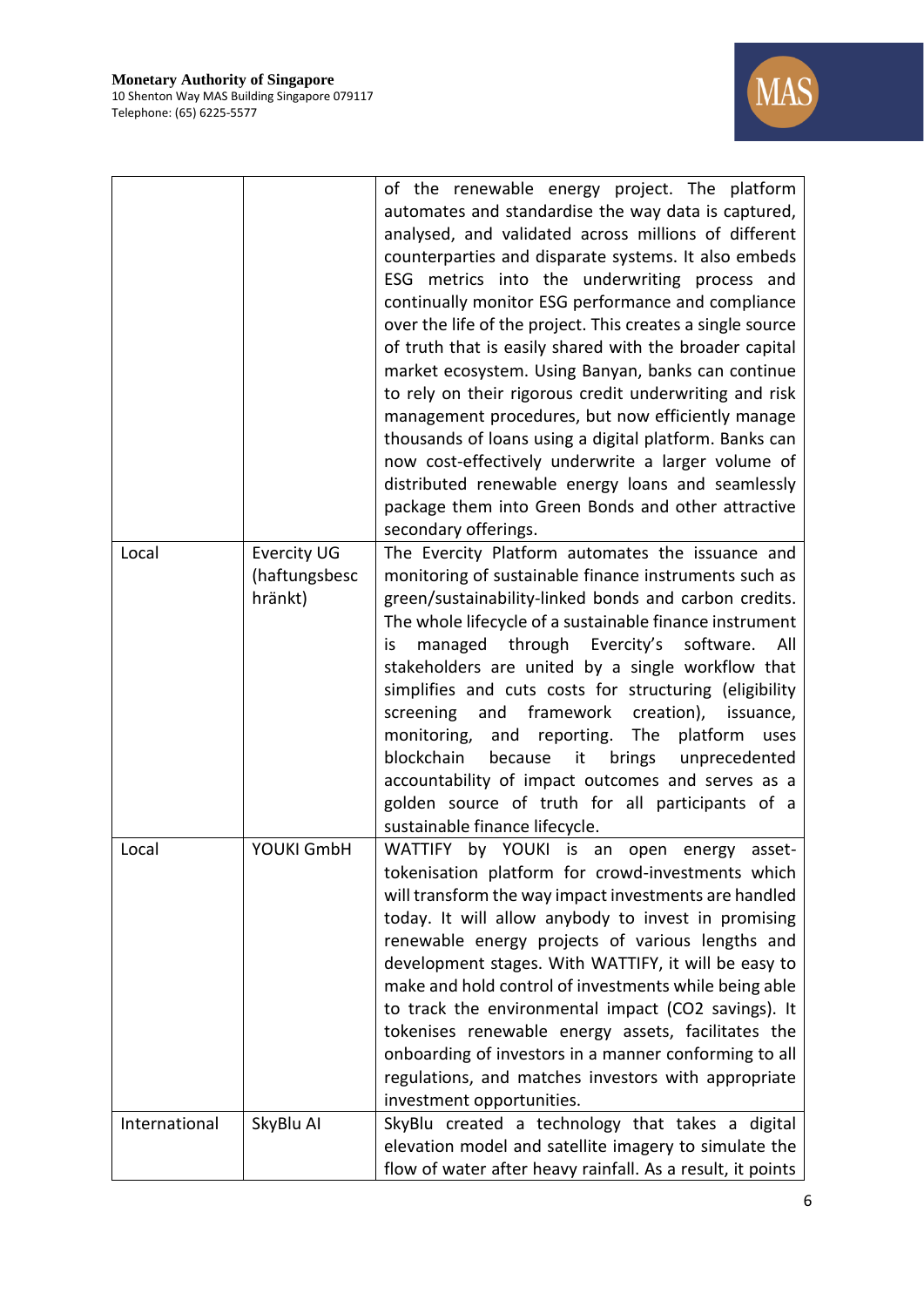

|               |                                    | out the properties at risk of flooding if such heavy<br>rainfall occurs. Due to ongoing climate change, heavy<br>rainfall is occurring more and more often and in<br>unexpected regions. This is why insurers can no longer<br>rely on historical flood data in flood risk estimation.<br>The solution supports insurers in this uncertainty,<br>offers unprecedented address-level precision and is<br>available worldwide.                                                                                                                                                                                                                                                                                                                                                                                                                                                                                                                                 |
|---------------|------------------------------------|--------------------------------------------------------------------------------------------------------------------------------------------------------------------------------------------------------------------------------------------------------------------------------------------------------------------------------------------------------------------------------------------------------------------------------------------------------------------------------------------------------------------------------------------------------------------------------------------------------------------------------------------------------------------------------------------------------------------------------------------------------------------------------------------------------------------------------------------------------------------------------------------------------------------------------------------------------------|
| International | <b>TSJR SAS -</b><br>Neuroprofiler | The ESGprofiler helps financial institutions assess their<br>individual investor's ESG preference thanks<br>to<br>gamification and behavioural finance. The ESGprofiler<br>helps raise awareness about sustainable finance and<br>boost sales of ESG products. It can also be used to<br>segment existing clients and potential prospects' ESG<br>preference in order to better structure future ESG<br>offers. Their solution is also designed to comply with<br>regulations making the assessment of ESG preference<br>compulsory.                                                                                                                                                                                                                                                                                                                                                                                                                         |
| International | Qarnot<br>Computing                | Qarnot, a French company incorporated in 2010,<br>provides its clients with a unique solution to drastically<br>reduce the carbon footprint linked to their digital<br>activities (-75% on average). Their strategy relies on a<br>computing<br>power infrastructure<br>distributed<br>in<br>buildings (offices, housings, public<br>facilities,<br>warehouses) where huge amounts of heat generated<br>by computing servers can be locally and directly<br>valued. This disruptive way brings a global and<br>important cost, risk and carbon footprint reduction<br>compared to the traditional data centre approach,<br>especially concerning high performance computing<br>(HPC) matters. Their clients are, on one hand, compute<br>intensive businesses, mainly in finance but also in<br>multimedia, engineering, and research, and on the<br>other hand, real estate players, both looking for carbon<br>and cost reduction of their infrastructure. |
| International | Sustainaccount<br>AG               | Sustainaccount is filling the information gap on ESG<br>data from private market companies with data<br>modelling and machine learning. Leveraging on the<br>team's experience of using IoT to track emissions and<br>access real time environmental data, Sustainaccount is<br>building the technology to help non-listed companies<br>estimate and credibly communicate their carbon<br>footprint. This will create the basis for an ESG risk<br>bureau including not-publicly disclosed information                                                                                                                                                                                                                                                                                                                                                                                                                                                       |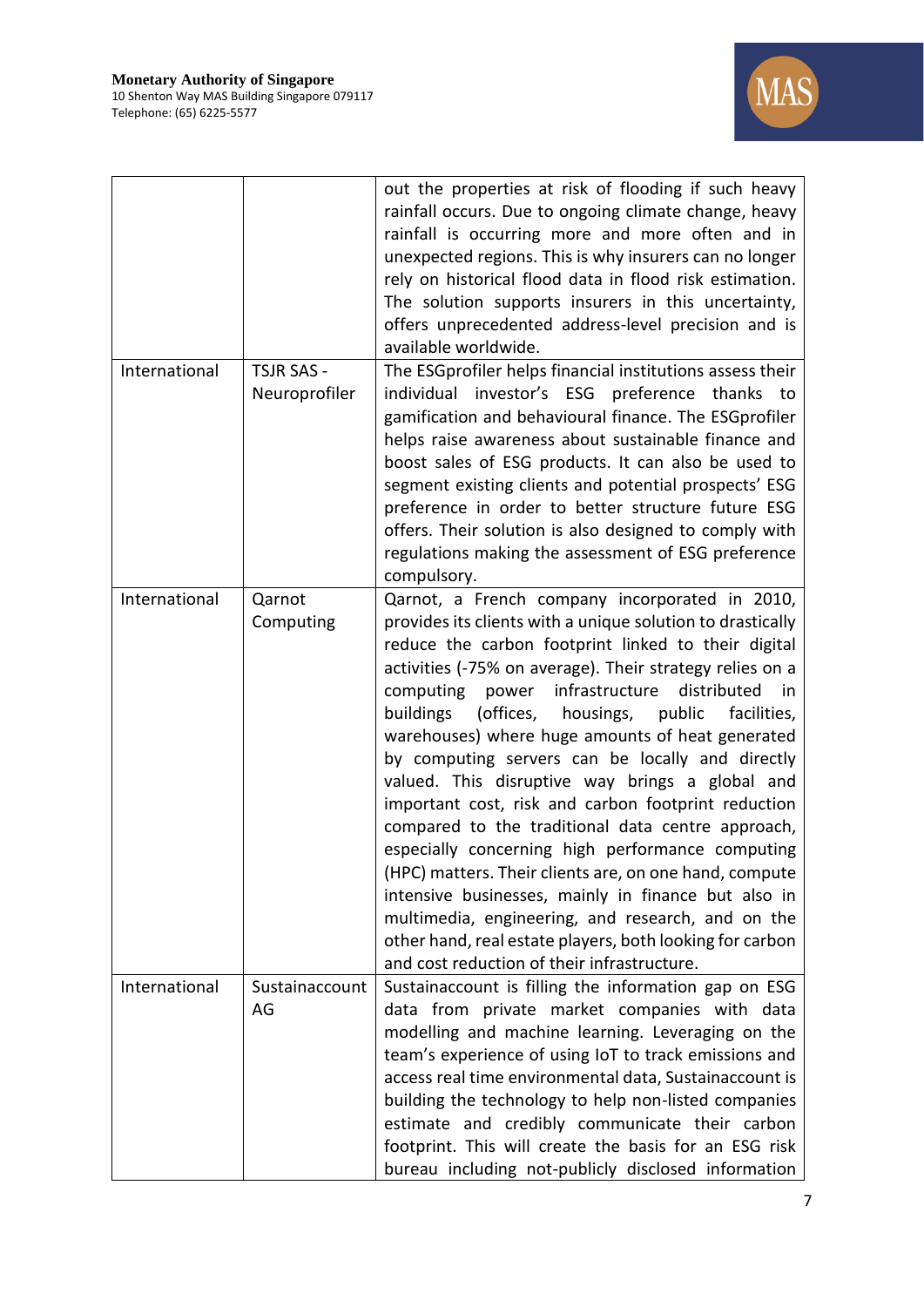

|               |                                                              | providing a holistic view across a large base of<br>customers.                                                                                                                                                                                                                                                                                                                                                                                                                                                                                                                                                                                                                                                                                                                                                                                                                                                                                                                                                                                                                                                                                                                                                                                                                                                                                                           |
|---------------|--------------------------------------------------------------|--------------------------------------------------------------------------------------------------------------------------------------------------------------------------------------------------------------------------------------------------------------------------------------------------------------------------------------------------------------------------------------------------------------------------------------------------------------------------------------------------------------------------------------------------------------------------------------------------------------------------------------------------------------------------------------------------------------------------------------------------------------------------------------------------------------------------------------------------------------------------------------------------------------------------------------------------------------------------------------------------------------------------------------------------------------------------------------------------------------------------------------------------------------------------------------------------------------------------------------------------------------------------------------------------------------------------------------------------------------------------|
| International | Mympact                                                      | Mympact is a B2C platform that uses open banking to<br>provide people with holistic, real-time tracking of the<br>CO2-footprint of all transactions across multiple<br>accounts. With<br>personalised<br>tips,<br>challenges,<br>partnerships with sustainable businesses,<br>and<br>integrated carbon offsetting, users are incentivised to<br>make more conscious decisions and are empowered to<br>understand and take control over their impact to live<br>as sustainable as they would want to.                                                                                                                                                                                                                                                                                                                                                                                                                                                                                                                                                                                                                                                                                                                                                                                                                                                                     |
| International | Beijing Uni<br>Inclusive<br>Technology<br>Limited<br>Company | Leveraging cloud-computing, AI, and big data, Uni<br>Inclusive's green finance integrated services platform<br>helps financial institutions effectively expand green<br>and sustainable finance offerings. Uni Inclusive helps<br>domestic banks to identify, assess, control, transfer,<br>and monitor ESG risks. The solution integrates ESG risks<br>into credit access, loan origination, loan maintenance,<br>and loan recovery. The industry standards-compliant<br>environmental analysis tool has embedded various<br>green finance standards and is consistent with CBIRC<br>to help financial institutions evaluate environmental<br>contributions of their loans or investment products.<br>The GHG Emission Accounting Tool enables financial<br>institutions to evaluate carbon emissions from its own<br>operations and investment projects. The platform<br>features an environmental information management<br>function and customizable templates for financial<br>institutions to disclose environmental information. Its<br>Al-based Green Intelligent Identification tool provides<br>convenience for financial institutions to carry out and<br>manage green loan operations. Big Data also enables<br>the evaluation of ESG performance, providing early risk<br>warning of enterprise customers and investment<br>projects for pricing decisions. |
| International | WeavInsight<br>Pte Ltd<br>(WeavAir)                          | WeavAir offers a business and investment intelligence<br>solution composed of predictive software and multi-<br>sensor IoT devices that measure 20 different metrics<br>energy efficiency, air quality, predictive<br>(on<br>maintenance and people flow) in real-time at 95%<br>accuracy, leading to ROI in less than 2 years. WeavAir's<br>solution helps operators save 30% in operation and<br>maintenance costs, over 20% in energy, and improve<br>quality, reduce downtime, transmission<br>of<br>air                                                                                                                                                                                                                                                                                                                                                                                                                                                                                                                                                                                                                                                                                                                                                                                                                                                             |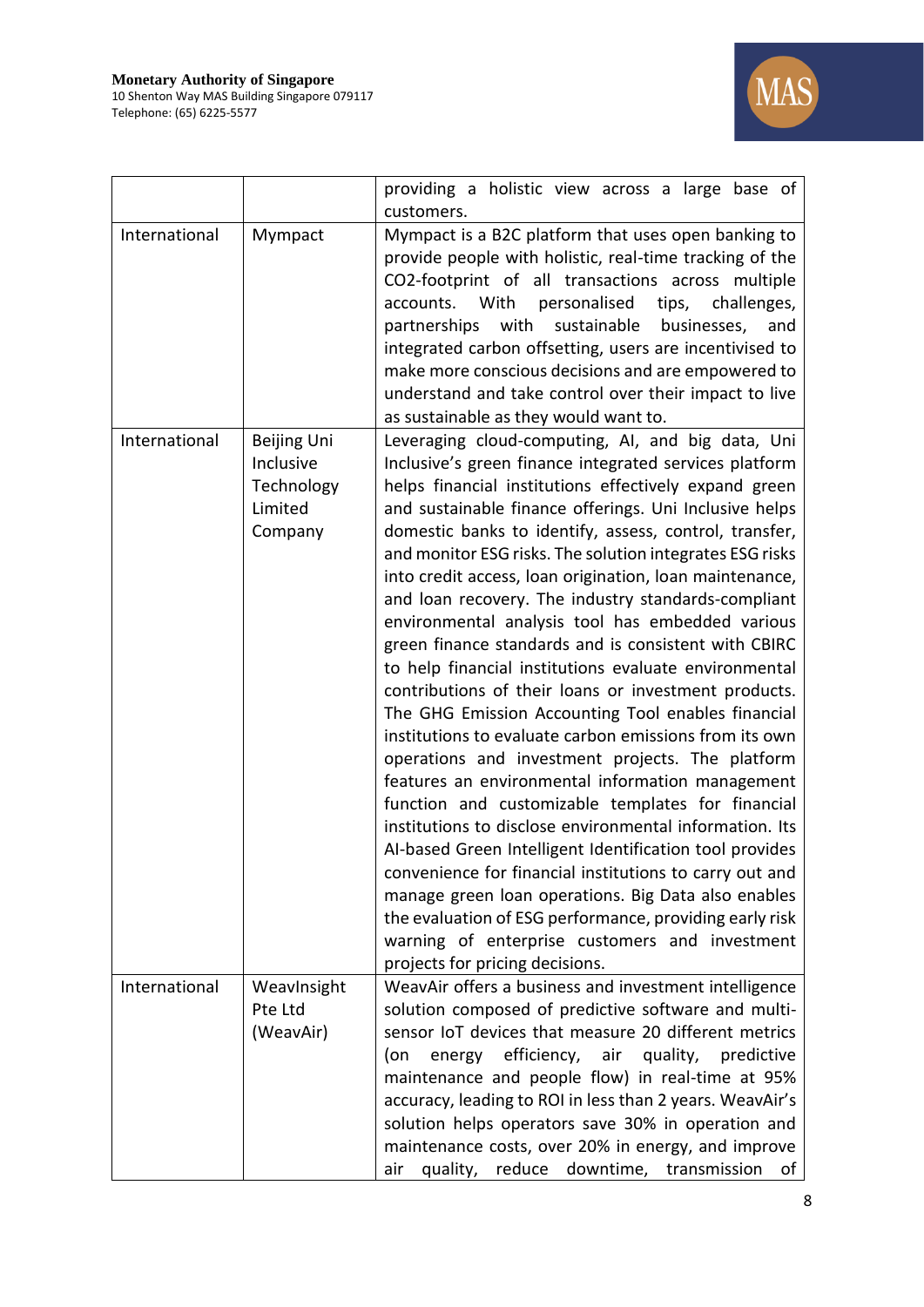

|               |                                                 | infections like COVID-19, as well as mitigate legal and<br>insurance risks. WeavAir data can also be integrated<br>with ventilation control systems, ESG reporting and<br>certifications like LEED, WELL, & GRESB.                                                                                                                                                                                                                                                                                                                                                                                                                                                                                                                                                                                                                                                                                                                              |
|---------------|-------------------------------------------------|-------------------------------------------------------------------------------------------------------------------------------------------------------------------------------------------------------------------------------------------------------------------------------------------------------------------------------------------------------------------------------------------------------------------------------------------------------------------------------------------------------------------------------------------------------------------------------------------------------------------------------------------------------------------------------------------------------------------------------------------------------------------------------------------------------------------------------------------------------------------------------------------------------------------------------------------------|
| International | Greenomy                                        | Greenomy is a SaaS RegTech company, offering<br>Companies and Financial Institutions a collaborative<br>one-stop platform to report and comply with the new<br>EU Sustainable Finance Reporting regulations.<br>Greenomy digitised thousands of pages of legislation<br>into a simple to use platform to only compute the<br>relevant metrics for each company, investments, or<br>debt. It offers a self-guided process to retrieve raw<br>taxonomy data from the API and go beyond estimates.<br>It offers a one-click completion of Sustainability<br>Reporting, including Substantial Contribution, DNSH,<br>Minimum Social Safeguards, and PAI KPIs.                                                                                                                                                                                                                                                                                       |
| International | CRIF and R.E.D                                  | The Climate Risk Analytics Suite (CRAS, which means<br>"tomorrow" in Latin) is a unique digital platform<br>containing a wide set of instruments - data,<br>algorithms, and methodologies - that can support<br>financial institutions to align with the requirements on<br>the monitoring and reporting of climate-related risks<br>and opportunities for international standards. CRAS<br>supports institutions to increase their awareness on<br>climate-related risks and helps them in taking the right<br>strategic decisions connected to these phenomena.<br>CRAS is a fully digital and automated platform that has<br>been conceived to satisfy different types of users: from<br>managerial-level users needing to access aggregated<br>of<br>climate-related<br>synthetic<br>views<br>risk<br>and<br>concentrations, up to specialists who need to assess<br>risks at the single-counterparty or even at the single-<br>site level. |
| International | Home<br>Infrastructure<br>Technology<br>Limited | Add To<br>Infrastructure<br>Mortgage<br>is Home<br>My<br>Techbology's<br>point-of-sale finance<br>platform<br>for<br>homeowners to invest in green home improvements<br>quickly and simply, using their existing mortgage.<br>Customers can pay for their green measure whilst<br>saving on their energy bills, removing a key barrier to<br>uptake. In this way, they will help the transition to Net<br>Zero.                                                                                                                                                                                                                                                                                                                                                                                                                                                                                                                                 |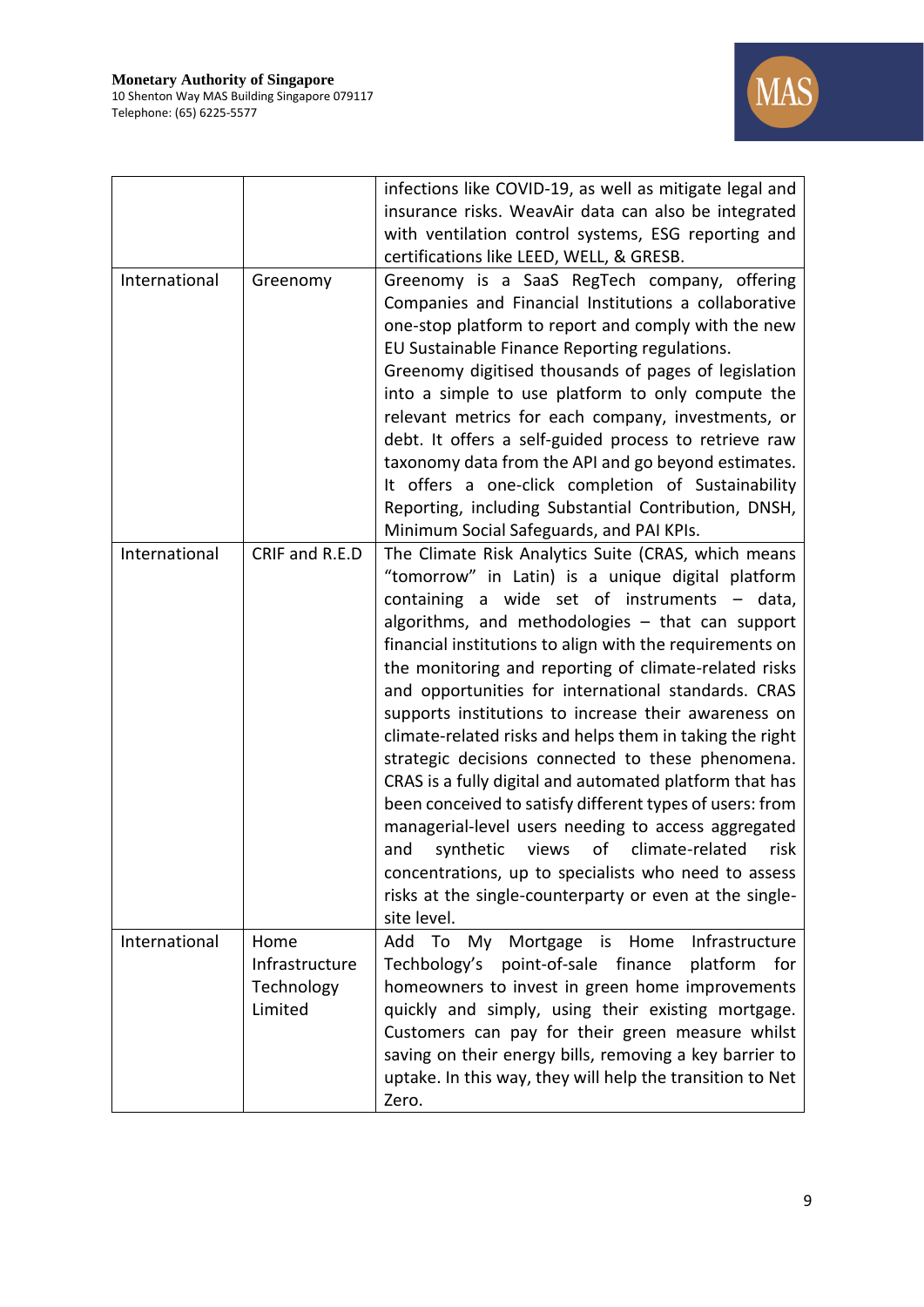

# **Judging Panel and Corporate Mentors for the Local Programme**

# Judging Panel – Finalists' Selection

| <b>Name</b>            | <b>Title</b>                                | <b>Organisation</b>           |
|------------------------|---------------------------------------------|-------------------------------|
| David Smith            | Senior Investment Director                  | abrdn                         |
| <b>Urs Bitterling</b>  | <b>Head of Sustainability</b>               | <b>Allianz SE</b>             |
| Claudia Salem          | Regional Property and Casualty CEO          | Allianz Asia Pacific          |
| Santanu Dutt           | Head of Technology and Chief Technology     | <b>Amazon Web Services</b>    |
|                        | Officer, Southeast Asia                     |                               |
| Supriya Sen            | Independent Director                        | <b>ASEAN Financial</b>        |
|                        |                                             | <b>Innovation Network</b>     |
| Shilpa Gulrajani       | Head of Business Development and Strategy   | <b>BNP Paribas</b>            |
| <b>Bidyut Dumra</b>    | Executive Director & Head of Innovation     | <b>DBS</b>                    |
| Jene Lim               | Head of Product Management, Credit          | Experian                      |
|                        | Services - SEA                              |                               |
| Andrew Koh             | Regional Lead, Singapore                    | Government                    |
|                        |                                             | <b>Blockchain Association</b> |
| Michele                | Vice President and Managing Director, Asia- | <b>HPE Financial Services</b> |
| Madonini               | Pacific and Japan                           |                               |
| Andrew Ng              | Enterprise Sales Leader, Southeast Asia &   | <b>HPE Financial Services</b> |
|                        | North Asia                                  |                               |
| Rajeev Tummala         | Director, Digital and Data Product          | <b>HSBC</b>                   |
| <b>Geethy Panicker</b> | Head of Enterprise Risk, Singapore          | <b>HSBC</b>                   |
| Michael                | Partner                                     | Leapfrog Investments          |
| Fernandes              |                                             |                               |
| <b>Allison Ching</b>   | Program Director, Sustainable Finance, LSEG | London Stock                  |
|                        | labs                                        | <b>Exchange Group</b>         |
| Dr Weihao Choo         | <b>Head of Consulting</b>                   | Munich Re                     |
| Mike Ng                | Managing Director and Head of Structured    | <b>OCBC Bank</b>              |
|                        | Finance and Sustainable Finance             |                               |
| <b>Ben Balzer</b>      | Partner and Head of Private Capital, Asia-  | Oliver Wyman                  |
|                        | Pacific                                     |                               |
| Sam Ridgeway           | Principal, Finance & Risk, and Climate &    | Oliver Wyman                  |
|                        | Sustainability SEA Climate Lead             |                               |
| <b>Timothy Colyer</b>  | Partner, Head of Indonesia                  | Oliver Wyman                  |
| Goh Theng Kiat         | Chief Customer Officer                      | <b>Prudential Assurance</b>   |
|                        |                                             | <b>Company Singapore</b>      |
| Randy Liu              | <b>Head of Ventures APAC</b>                | <b>SCOR Global P&amp;C</b>    |
| Chiang Yoke Fun        | <b>Head of Singapore Digital Business</b>   | ST Engineering                |
| Percival Goh           | <b>Executive Vice President and Head of</b> | ST Engineering                |
|                        | <b>Strategy and Defence System</b>          |                               |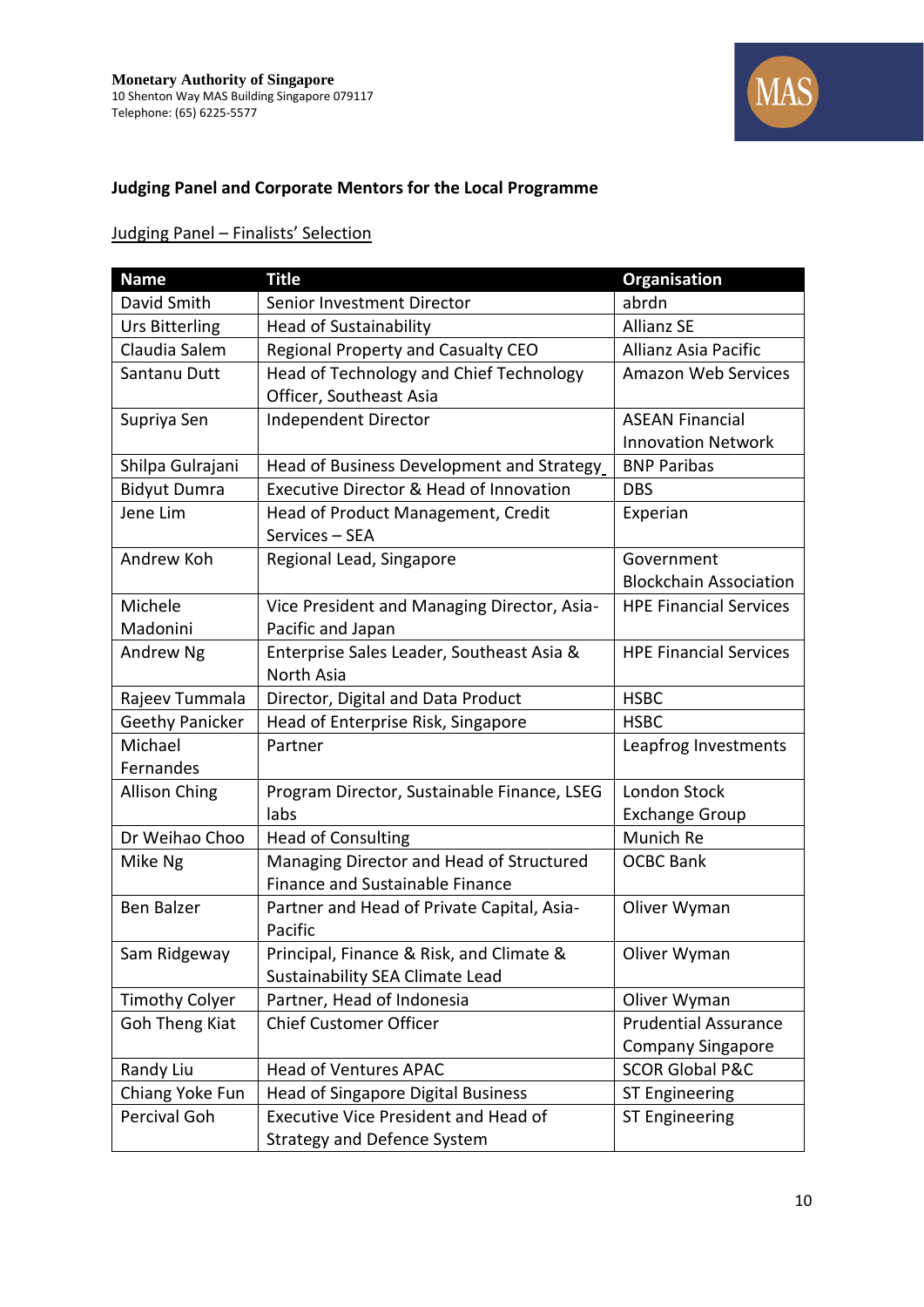

| Connie Chan | Managing Director, Investment (Financial<br>Services) | Temasek    |
|-------------|-------------------------------------------------------|------------|
| Andrew Wong | Director, APAC Strategy                               | <b>UBS</b> |

### Corporate Champions

| <b>Global FinTech</b>         | Corporate            | <b>Corporate Mentor</b> | <b>Designation of</b>          |
|-------------------------------|----------------------|-------------------------|--------------------------------|
| <b>Hackcelerator Finalist</b> | <b>Champions</b>     |                         | <b>Corporate Mentor</b>        |
| CredQuant                     | Experian             | Jene Lim                | <b>Head of Product</b>         |
|                               |                      |                         | Management, Credit             |
|                               |                      |                         | Services - SEA                 |
|                               |                      | Quak Zhihao             | <b>Strategic Development</b>   |
|                               |                      |                         | Manager, Credit                |
|                               |                      |                         | Services - SEA                 |
| Net Purpose                   | <b>HPE Financial</b> | Michele Madonini        | Vice President and             |
|                               | <b>Services</b>      |                         | Managing Director, Asia        |
|                               |                      |                         | Pacific and Japan              |
|                               |                      | Jakub Jacuta            | <b>Chief Financial Officer</b> |
| MioTech                       | <b>HSBC</b>          | <b>Geethy Panicker</b>  | Head of Enterprise Risk,       |
|                               |                      |                         | Singapore                      |
|                               |                      | Anurag Mathur           | Head of Wealth and             |
|                               |                      |                         | Personal Banking,              |
|                               |                      |                         | Singapore                      |
|                               |                      | Sandeep Sharma          | Head of Internal Audit,        |
|                               |                      |                         | Singapore                      |
| <b>Nexus Frontier Tech</b>    | Maybank              | Helena Ooi              | Head, Strategy                 |
|                               | Singapore            | Wong Teck Jung          | Head, Corporate Office,        |
|                               |                      |                         | <b>Global Banking</b>          |
| <b>Evercity UG</b>            | Munich Re            | Weihao Choo             | <b>Head of Consulting</b>      |
|                               |                      | Dennis Tay              | <b>Insurance Solutions</b>     |
|                               |                      |                         | Manager                        |
| <b>Descartes</b>              | <b>SCOR Global</b>   | Randy Liu               | <b>Head of Ventures APAC</b>   |
| Underwriting                  | P&C                  |                         |                                |
| Banyan Infrastructure         | <b>SMBC</b>          | Ken Tomisaki            | General Manager,               |
|                               |                      |                         | <b>Structured Finance</b>      |
|                               |                      |                         | <b>APAC</b>                    |
|                               |                      | David Koh               | MD Deputy Head of              |
|                               |                      |                         | <b>Corporate Banking APAC</b>  |
| YOUKI GmbH                    | Temasek              | Jeff Johnson            | <b>Managing Director</b>       |
|                               |                      | Kevin Lim               | Director                       |
| Alter <sub>5</sub>            | <b>UBS</b>           | Andrew Wong             | Director, APAC Strategy        |